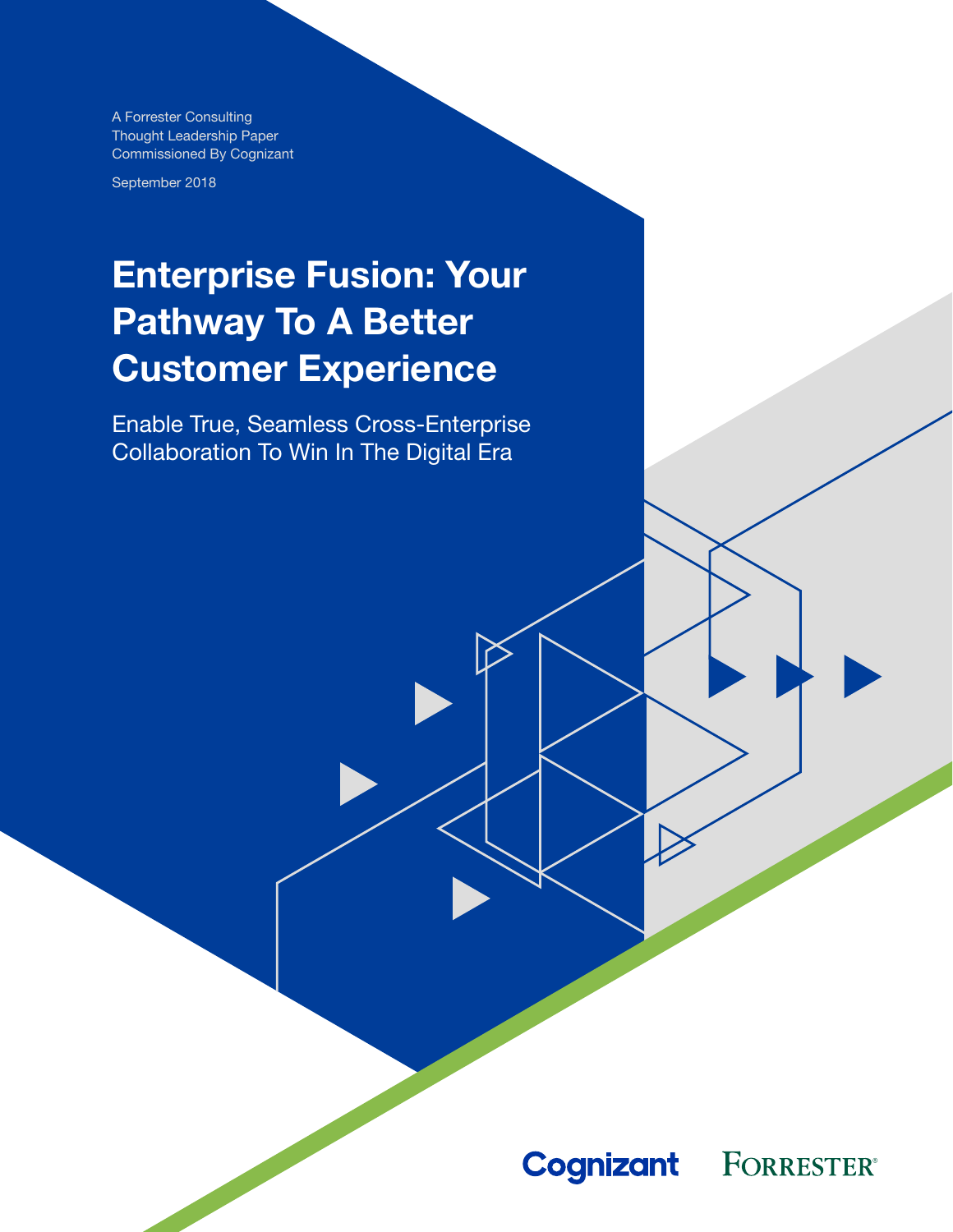# Table Of Contents

- 1 [Executive Summary](#page-2-0)
- 2 Today's Digital Transformation [Efforts Are Significantly Hampered](#page-3-0)  [By Siloes](#page-3-0)
- 3 Leaders Have Inflated Views Of [Their Success, But In Reality, They](#page-4-0)  [Face Big Gaps](#page-4-0)
- 5 What Success Really Looks Like: [The Fused Enterprise](#page-6-0)
- 7 Act Now: Improve Your Digital [Maturity Levels From Any Starting](#page-8-0)  [Point](#page-8-0)
- 11 Get Fused: Keys To Success For All [Stages Of Digital Maturity](#page-12-0)
- 13 [Appendix](#page-14-0)

#### ABOUT FORRESTER CONSULTING

Forrester Consulting provides independent and objective research-based consulting to help leaders succeed in their organizations. Ranging in scope from a short strategy session to custom projects, Forrester's Consulting services connect you directly with research analysts who apply expert insight to your specific business challenges. For more information, visit forrester.com/consulting.

© 2018, Forrester Research, Inc. All rights reserved. Unauthorized reproduction is strictly prohibited. Information is based on best available resources. Opinions reflect judgment at the time and are subject to change. Forrester®, Technographics®, Forrester Wave, RoleView, TechRadar, and Total Economic Impact are trademarks of Forrester Research, Inc. All other trademarks are the property of their respective companies. For additional information, go to forrester.com. [1-1696OFU]



Contributing Research: Forrester's Application Development and Delivery research group

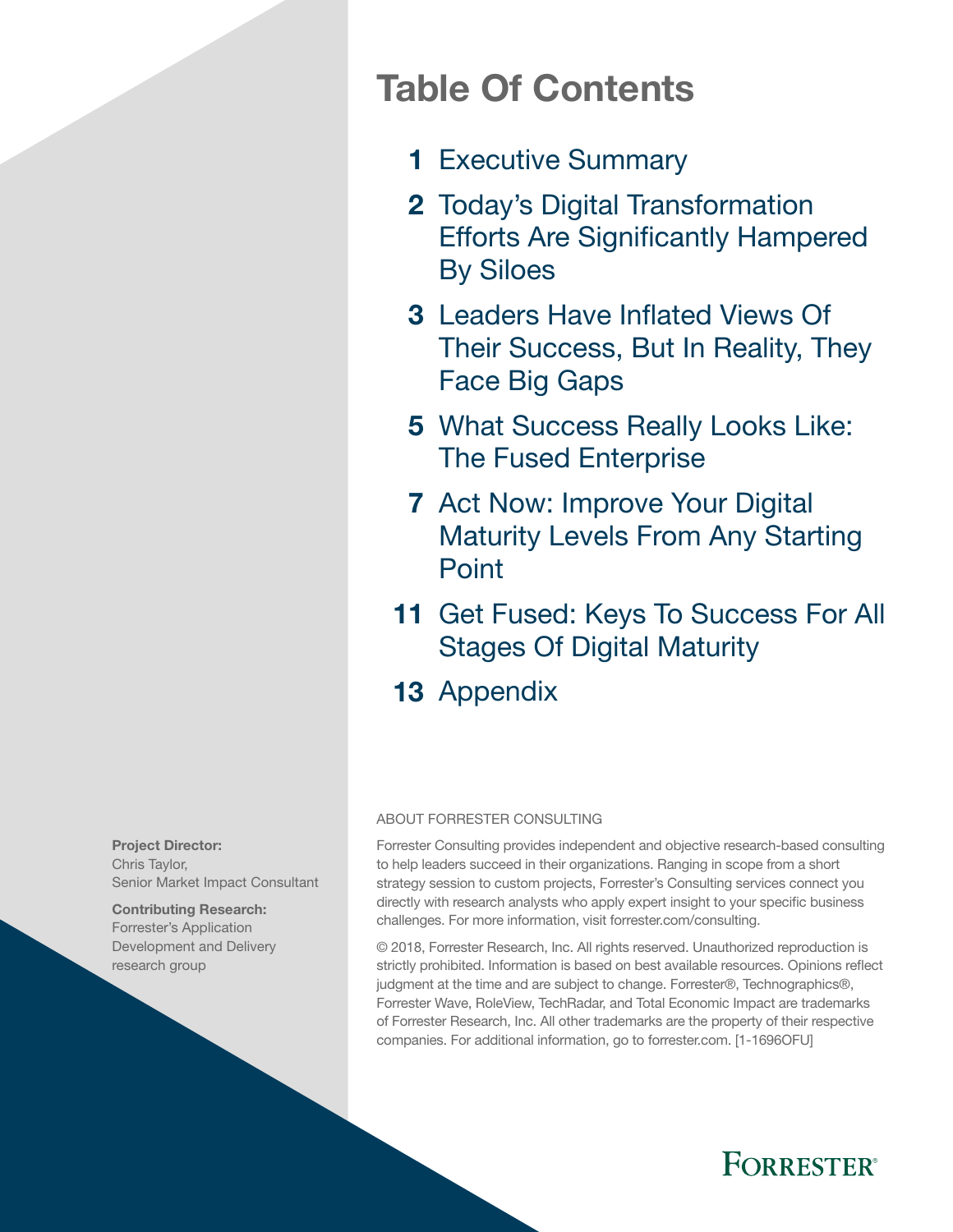<span id="page-2-0"></span>

Successful digital transformation requires 1) transforming the entire enterprise and 2) a cohesive and tightly fused approach across functions.

# Executive Summary

Digital transformation is a requirement to keep up with today's consumers and win in any industry. However, investments being made today too often focus on the front-end experience or on other parallel but separate initiatives to transform the front- and back-end experience. Successful digital transformation requires transforming the entire enterprise and requires a cohesive and tightly fused approach across functions.

In June 2018, Cognizant commissioned Forrester Consulting to test the hypothesis that digital transformation will succeed best when two conditions are met: 1) when transformation spans the enterprise from customer touchpoints all the way to fulfillment and beyond and 2) when leaders take a fused, not siloed, approach to this transformation. Forrester conducted a survey of 517 decision makers across IT and line-of-business (LOB) roles involved in enterprisewide digital transformation initiatives, from both US and UK companies, to test this hypothesis. Analysis of the survey results revealed significant benefits for companies who can seamlessly connect front- and back-office processes, especially when comparing them against companies who are still struggling in this area.

### KEY FINDINGS

- › Companies with higher digital maturity are 2.5 times more likely to report double digit revenue growth.
- › Less than 40% of companies have aligned internal teams to put the customer at the forefront of their activities.
- › Back-end process teams (e.g., supply chain, finance) are the least likely to have a decision-making role in digital transformation.
- › Digital transformation maturity is driven by four key areas: process, organization, technology, and data insights.
- › Regardless of maturity level, there are immediate steps that every company can take to drive improvements, starting with setting a clear customer experience (CX) vision.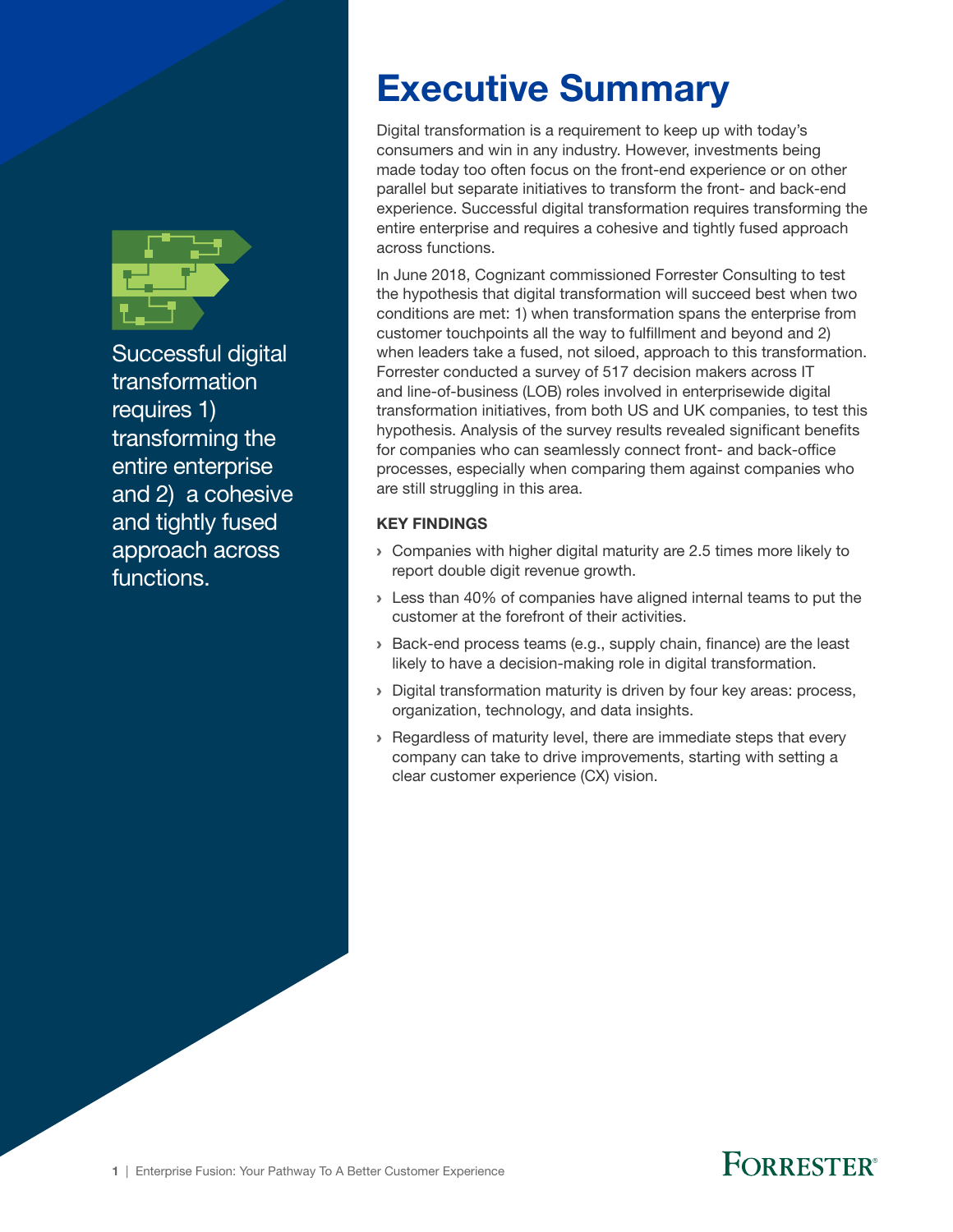### <span id="page-3-0"></span>Today's Digital Transformation Efforts Are Significantly Hampered By Siloes

Digital transformation is more than a buzzword  $-$  it's a means for survival and growth. Seventy-five percent of companies already have at least one business function or process that has been impacted. What drives all this digital transformation? In the long term, companies cite their primary transformation objectives as improving customer experience (67%) and increasing revenue (66%) — which they rank above other important elements such as increasing employee productivity (60%), driving business agility (52%), and reducing operating costs (47%).

While leaders recognize that the customer is the principal impetus for change, still less than 40% of companies have aligned internal teams to put the customer at the forefront of their activities. The discrepancy between stated priorities and execution is in part due to the fact that many companies focus only on a narrow piece of customer experience; prioritizing investments in "doing digital" — narrowing their focus to the front-end experience for customers — while putting "being digital" — using internal support processes, organization, and technologies to support the front-end experiences — on the back-burner.

### TOO MANY CRITICAL FUNCTIONS TAKE A BACK SEAT TO CUSTOMER-FACING INVESTMENTS

Despite how broadly digital transformation has caught on, most efforts only scratch the surface of true transformation. Most organizations are still taking a piecemeal approach to digital transformation, focusing on customer-facing initiatives first and less on the back-end processes. Although 43% of decision makers aspire to include all business functions in their transformation, merely 12% have successfully done so. To date, only 30% of decision makers have revamped business processes as part of their digital evolution. Despite their ambitions, the majority of efforts focus on an individual or limited number of functions or processes. The result is an overconcentration on customer-facing functions (such as commerce or the CRM system) without having the necessary digital operations (such as finance, HR, product engineering, and supply chain) to support them. These vestigial siloes can pose major threats to enterprise survival.

Our research found that back-end process teams (e.g., supply chain, HR, finance) were the least likely to have a decision-making role and seen as less critical than other functions in delivering on customer needs and requests (see Figure 1). But, this limited view of digital transformation can halt a transformation in its tracks, leaving companies unable to operationally deliver on differentiated and valuable customer experiences, ultimately threatening business health.



Less than 40% of companies have aligned internal teams to put the customer at the forefront of their activities.

#### Figure 1

"How involved are the following teams/stakeholders in driving digital transformation decisions at the company-wide/ global level?" (Showing results for "highly involved, decision maker")

# 49% IT 39% Operations 36% Marketing 36% Sales 35% Customer service 30% Finance

29% HR

27% Supply chain

Base: 517 Decision makers across IT and LOB involved in enterprise-wide digital transformation initiatives Source: A commissioned study conducted by Forrester Consulting on behalf of Cognizant, June 2018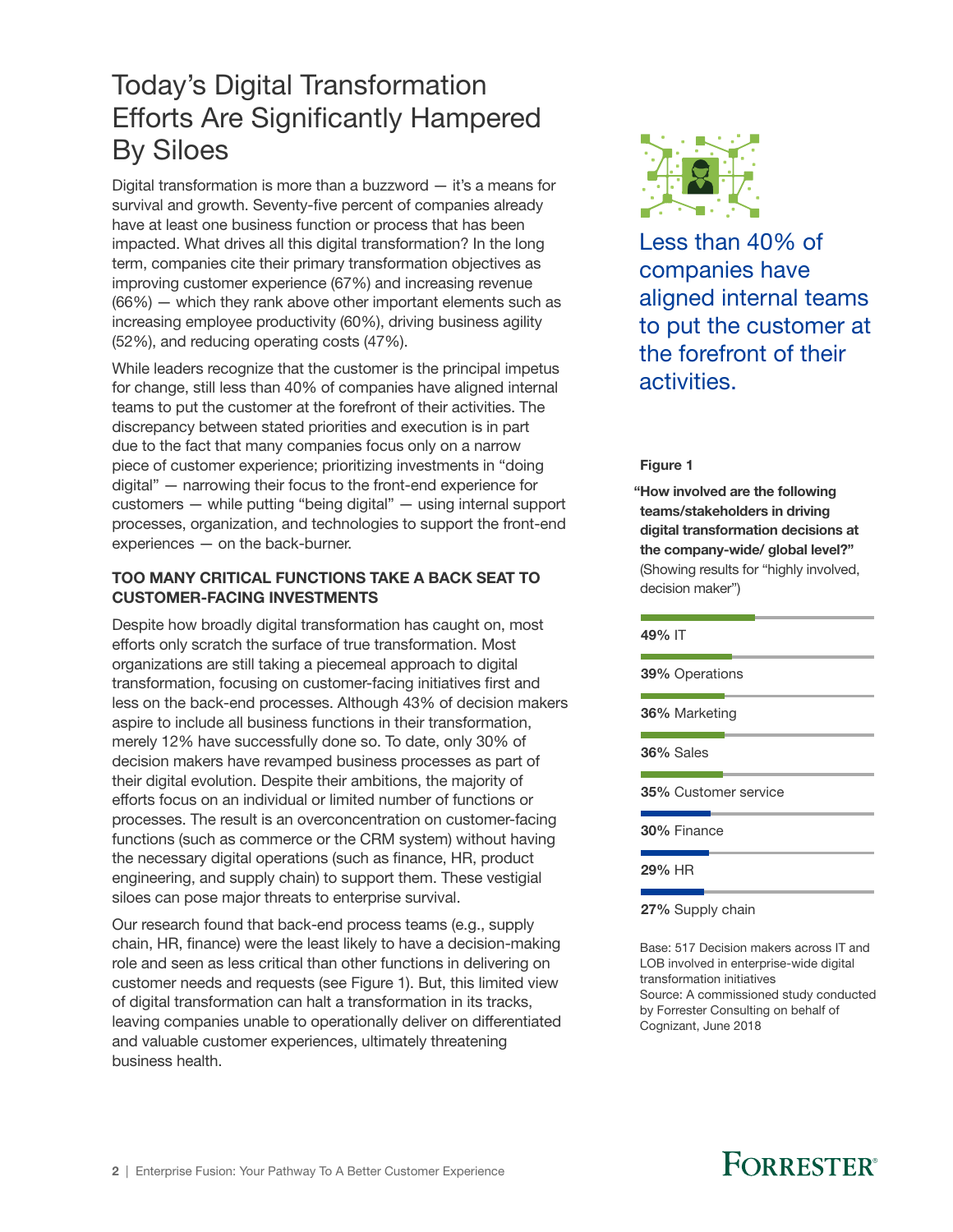### <span id="page-4-0"></span>Leaders Have Inflated Views Of Their Success, But In Reality, Face Big Gaps

Our analysis revealed that there are four specific areas that impact a company's ability to provide a more seamless connection between the front- and back-office parts of the business: process, organization, technology, and data insights (see Figure 2). We found that the way in which companies perform across all four areas as a whole, dictates the degree of digital success.

When asked to self-report on the quality of their customer experience, front- and back-office integration, and other related characteristics of their companies, most respondents rate themselves highly. (Note: Forrester Consulting has found that the tendency to inflate or have a higher perception of oneself is common in perception-based surveys, thus this finding is not surprising.) However, when digging deeper, analysis uncovered gaps with how companies rated themselves, compared with what they said they were actually doing.

To better understand these gaps, we created a scoring index to gauge a company's level of digital maturity, as it relates to the organizations' ability to connect front- and back-office processes to deliver on customer needs. To calculate the scores, respondents were asked a series of questions related to their organization's digital transformation strategy, processes, technology, and data usage. An aggregate score between 1 and 100 was created for each company, and companies were grouped into three maturity groups based on their score: siloed (least integrated, score of 1 to 65), converged (somewhat integrated, score of 66 to 90), and fused (most integrated, score of 91 or higher).

Four specific areas impact a company's ability to provide a more seamless connection between the front- and backoffice parts of the business: process, organization, technology, and data insights.

| <b>Process</b>                                                                                                                                                                                                                                                        | <b>Organization</b>                                                                                                                                                                                                               | <b>Technology</b>                                                                                                                                                                                                                                                  | <b>Data insights</b>                                                                                                                                                                                                                                                                    |
|-----------------------------------------------------------------------------------------------------------------------------------------------------------------------------------------------------------------------------------------------------------------------|-----------------------------------------------------------------------------------------------------------------------------------------------------------------------------------------------------------------------------------|--------------------------------------------------------------------------------------------------------------------------------------------------------------------------------------------------------------------------------------------------------------------|-----------------------------------------------------------------------------------------------------------------------------------------------------------------------------------------------------------------------------------------------------------------------------------------|
| Defined and repeatable<br>$\bullet$<br>process for digital<br>engagements.<br>Prioritize customer<br>$\bullet$<br>journey over functional<br>siloes.<br>• Ability to coordinate for<br>the funding, planning,<br>and execution of<br>cross-functional<br>initiatives. | • Board and C-level<br>executives direct digital<br>strategy.<br>• Strong company-wide<br>awareness of<br>customer-oriented<br>initiatives.<br>Employees have the<br>proper digital skills<br>embedded throughout<br>the company. | <b>Technology solutions</b><br>offer flexibility and<br>responsiveness to<br>changing business<br>needs.<br>• Flexible, iterative, and<br>collaborate approach to<br>technology development.<br>• Technology is central to<br>differentiation from<br>competitors. | • Measure how channels<br>work together to<br>accomplish a desired<br>outcome.<br>• Measure key interactions<br>along the customer<br>journey, not just overall<br>customer satisfaction.<br>• Inventory tracking and<br>transaction status data<br>is complete, current, and<br>clean. |

#### Figure 2: Key Attributes Driving Maturity

Base: 517 Decision makers across IT and LOB involved in enterprise-wide digital transformation initiatives Source: A commissioned study conducted by Forrester Consulting on behalf of Cognizant, June 2018

## **FORRESTER**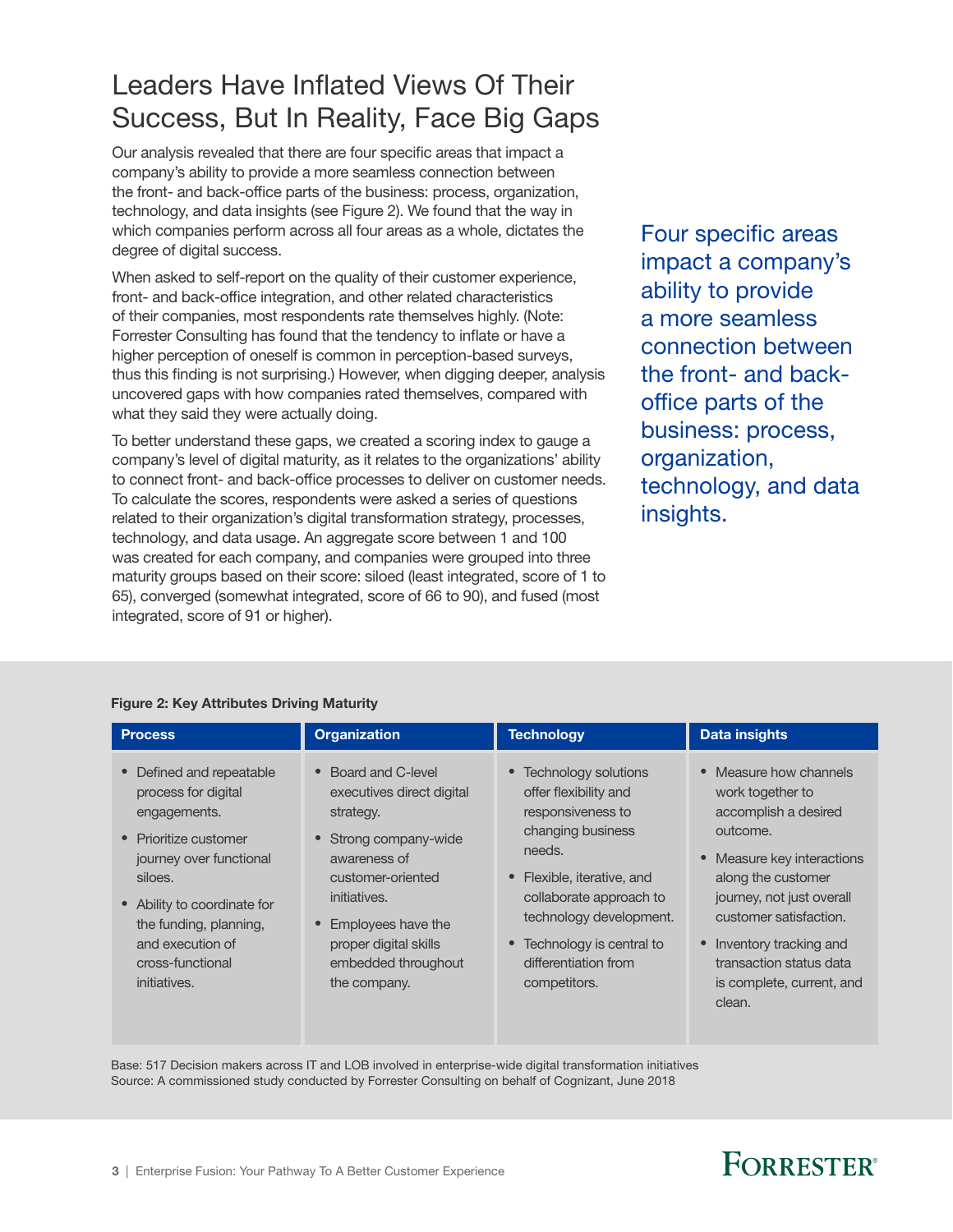There were several key predictors that were consistent across companies within each group that help define each level of maturity (see Figure 3). For example, siloed organizations commonly struggle to focus their digital strategy, whereas fused organizations consistently have a well-defined and repeatable process for digital engagement.

#### Figure 3: Maturity Profiles

Siloed (score 0-65) N = 163 Converged (score 66-90) N = 270 Fused (score 91+) N = 84 32% 52% and  $52\%$  52% for the set of the set of the set of the set of the set of the set of the set of the set of the set of the set of the set of the set of the set of the set of the set of the set of the set of the set



#### Top predictors Top predictors Top predictors

- 1. Incomplete, messy inventory tracking and transaction status data.
- 2. Competitive strategy is not highly focused on expanding digital capabilities.
- 3. Lack of agile business operations.
- 4. Poor collaboration between front office and back-office tech decision makers in building digital tech roadmap.
- 5. Unable to quickly implement new digital strategies and objectives.

### 24% experiencing revenue growth over 10%, on average



- 1. Mostly good at coordinating the funding, planning, and execution of cross-functional initiatives.
- 2. Rate themselves highly on CX.
- 3. Inventory tracking and transaction status data is mostly complete, current, and clean.
- 4. Mostly prioritize overall CX over the performance of any individual business unit.
- 5. Our front-office and back-office tech decision makers mostly tend to work together to co-create our digital tech roadmap.

### 50% experiencing revenue growth over 10%, on average



- 1. Have a defined and repeatable process for managing and supporting digital engagements.
- 2. Good at coordinating the funding, planning, and execution of cross-functional initiatives.
- 3. Measuring key interactions along our customer's journeys, not just overall customer satisfaction.
- 4. Org structure prioritizes customer journeys over functional silos.
- 5. Tech solutions enable flexibility and responsiveness to changing business and customer needs.

62% experiencing revenue growth over 10%, on average

Base: 517 Decision makers across IT and LOB involved in enterprise-wide digital transformation initiatives Source: A commissioned study conducted by Forrester Consulting on behalf of Cognizant, June 2018

## **FORRESTER**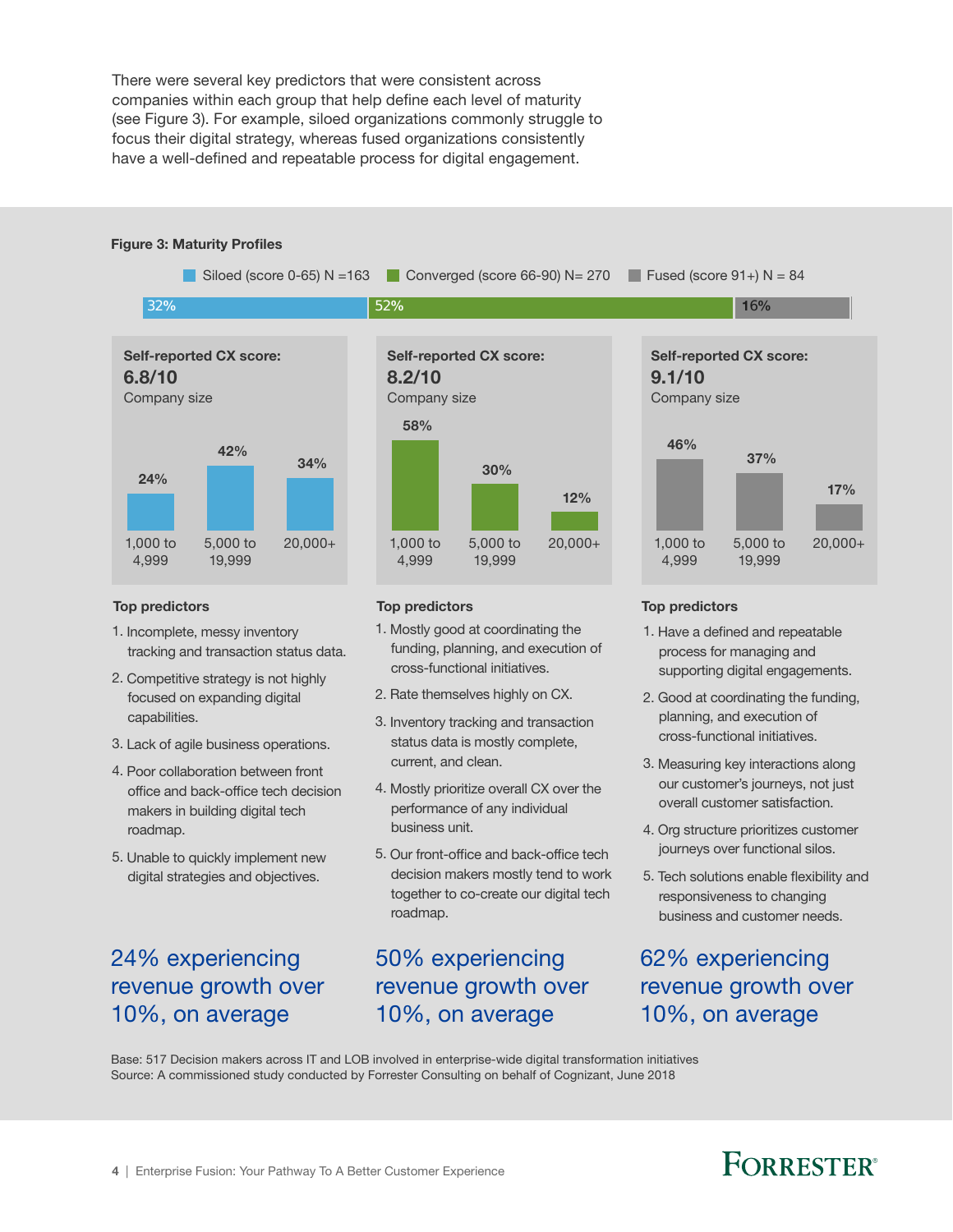### <span id="page-6-0"></span>What Success Really Looks Like: The Fused Enterprise

Customer experience is important, but when it comes to transformation outcomes, the holy grail is always overall business success — both immediate and future. When comparing survey responses between maturity groups, we found a striking correlation between a company's reported revenue growth and the degree of enterprise integration; technology as well as people and process integration. Those fused companies that indicated a tightly integrated organization, across technology, operations, business processes, and data insights, were 2.5 times more likely to report double digit revenue growth than siloed organizations (see Figure 4). Fused enterprises understand that integration is not just about tech and operations, but rather about building a holistic strategy across the entire business including process, data, and tech.

There are several other major differences between fused and siloed organizations. Fused organizations outperform the others by:

› Elevating CX to a top priority, and backing it with executive sponsorship. Sixty-five percent of fused companies put CX as a top business priority, compared to just 25% for siloed companies. To put a CX strategy into action, 94% of fused organizations report having a chief customer experience officer (CCXO) or equivalent, compared to just 59% for siloed organizations. Establishing this role helps create shared accountability across the company for delivering a better customer experience.

#### Figure 4

"What has been the rate of your revenue growth over the past two years (on average per year)?"



Fused companies are 2.5 times more likely to report double digit revenue growth than siloed organizations.

Base: 517 Decision makers across IT and LOB involved in enterprise-wide digital transformation initiatives

Source: A commissioned study conducted by Forrester Consulting on behalf of Cognizant, June 2018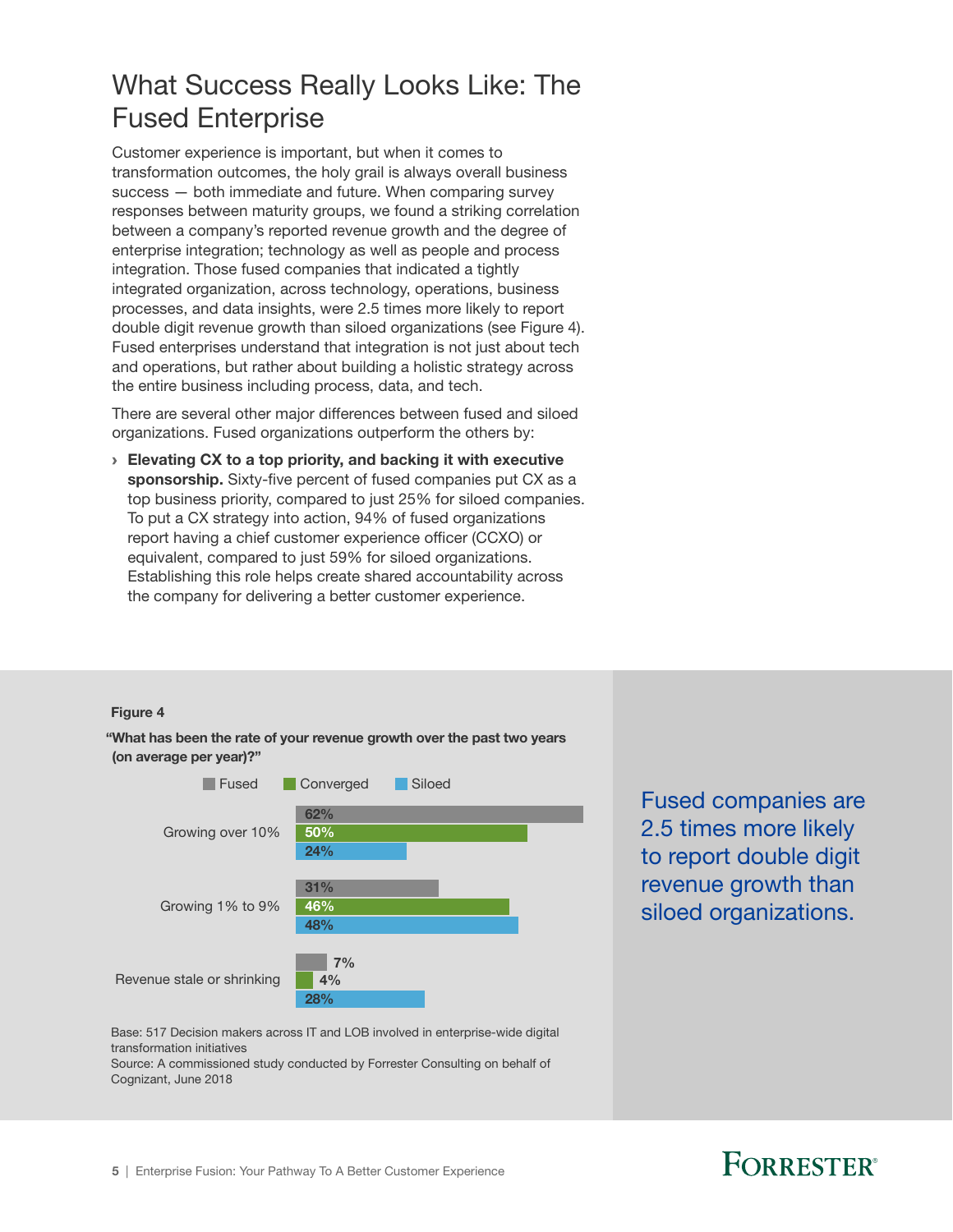- › Making operational functions a cornerstone of CX strategy. With a greater sense of shared responsibility for CX across the organization, enterprises must understand how all functions impact the experience, specifically operations and supply chain. Building integrated processes and value chains to deliver on customer needs requires front- and back-office processes to be equally engaged and prepared. Fused companies recognize this while siloed organizations lag behind (see Figure 5). At nearly 50% of siloed organizations, operations and supply chain teams are not highly involved in digital transformation decisions.
- › Adding more innovation-oriented digital capabilities. Fused companies are adding more innovation-oriented digital capabilities to their services mix (i.e., internet of things), partnering with business partners to create new sources of customer value and upgrading digital skills — all at appreciably higher levels than for siloed organizations. In contrast, siloed companies remain focused on defining their strategy and training employees. They still need to get fundamental pieces in place before they can engage in a broader transformation effort.

#### Figure 5

"How involved are the following teams/stakeholders in driving digital transformation decisions at the company-wide/ global level?" (% highly involved – final decision maker or influencers)



Base: 247 decision makers across IT and LOB involved in enterprise-wide digital transformation initiatives Source: A commissioned study conducted by Forrester Consulting on behalf of Cognizant, June 2018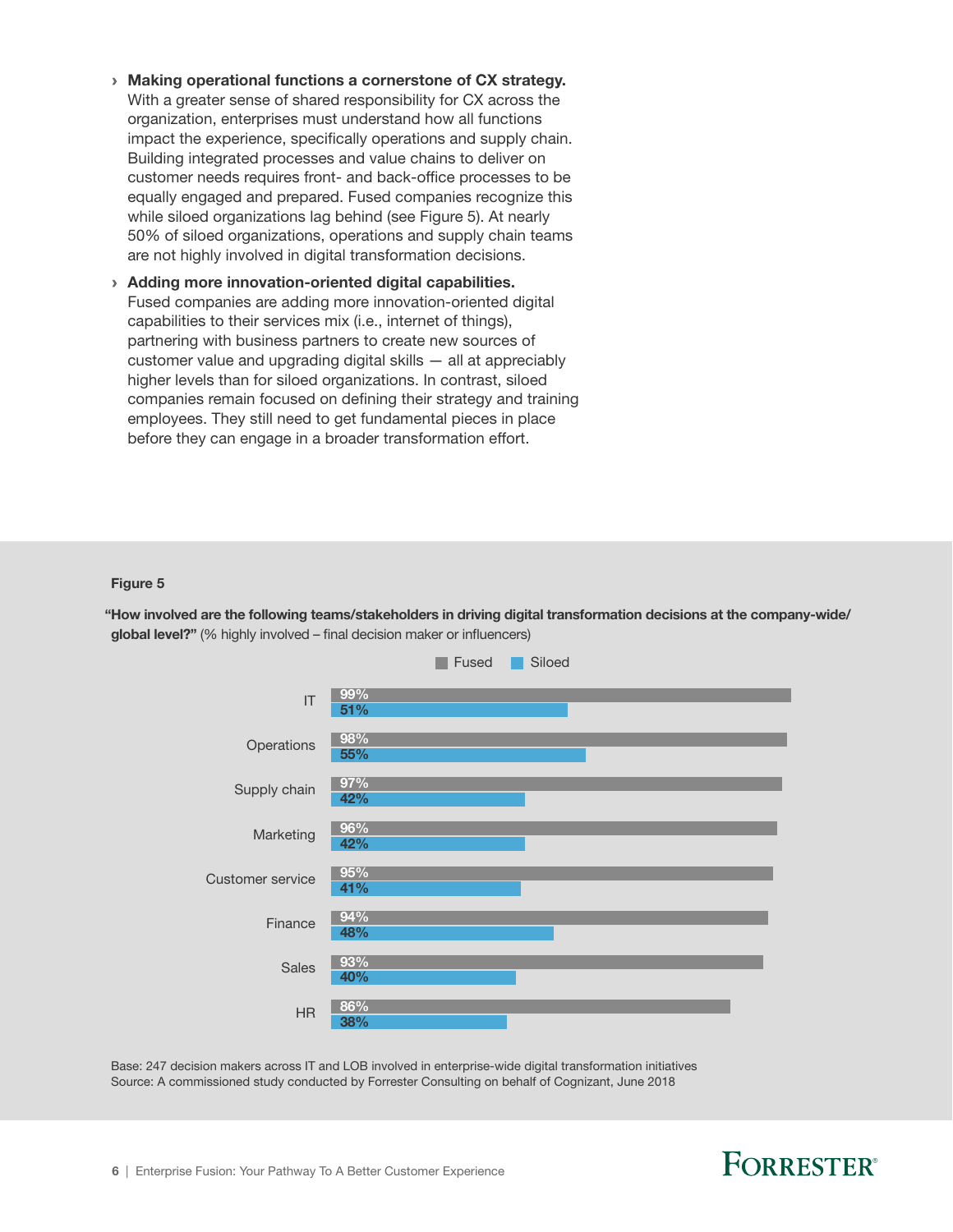### <span id="page-8-0"></span>Act Now: Improve Your Digital Maturity Levels From Any Starting Point

No matter where you are on your digital journey today, you can get better starting now. So, where should you start?

When evaluating the four areas that impact a company's ability to provide a more seamless connection across the enterprise — process, organization, technology, and data insights — statistical analysis revealed that no single area dominates in contributing to a company's success. No one area can drive success in isolation. Business process excellence has a slightly higher impact than the others, but overall it means that for organizations to succeed, consideration must be given to all facets of digital transformation, not just a single lever. This assertion is supported by a leading media company whose mission statement proclaims, "While the past two years have been a time of significant innovation, the pace must accelerate. Too often, digital progress has been accomplished through workarounds; now we must tear apart the barriers."

As companies look to move forward, fused organizations are facing more strategic challenges around delivering a consistent experience across all channels, while the siloed organizations are still struggling with more tactical issues like outdated technology and data quality. Regardless of starting point, there are critical investments you should make today (see Figure 6):

"While the past two years have been a time of significant innovation, the pace must accelerate. Too often, digital progress has been accomplished through workarounds; now we must tear apart the barriers."

 *Excerpt from a leading media company's mission statement*

#### Figure 6

Steps toward digital fusion

### Siloed

- Set a CX Vision
- Create a more agile culture by breaking down silos

#### • Amp up the investment in digital operations — including back offices

### Converged

- Shift from an incremental to holistic approach
- Invest in better data
- Embrace partners to speed things up and bring in new ideas

# Fused

- Exploit data, automation, and AI
- Operate in 'continuous improvement' mode

Source: A commissioned study conducted by Forrester Consulting on behalf of Cognizant, June 2018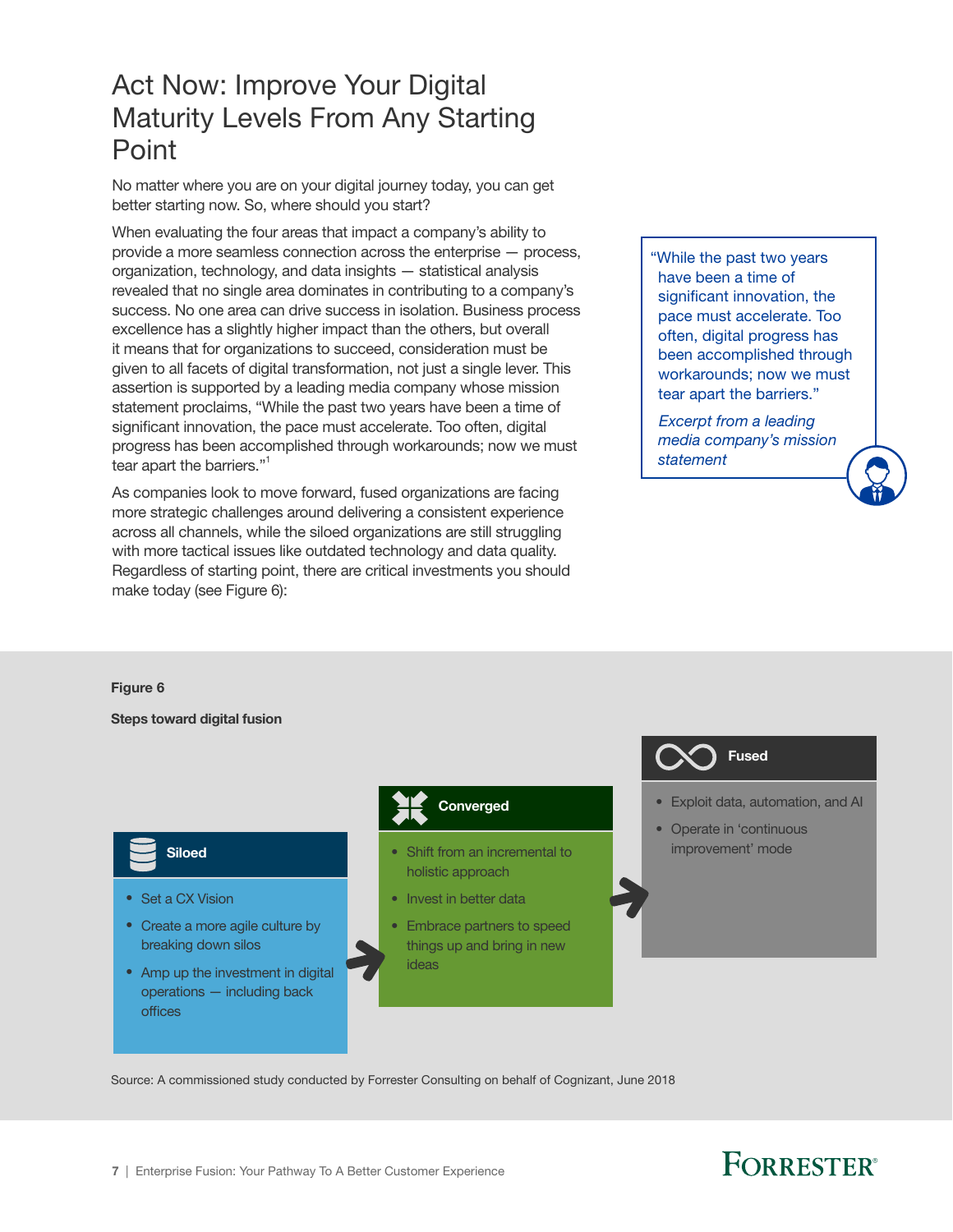For siloed companies, start with these practical first steps:

- › Set and communicate an organization-wide CX vision and strategy. CX must permeate strategy and investments across the whole enterprise. Firms must boldly commit to a customercentric strategy that is companywide. Organizationally, they must work to build a closer connection between customer needs and every role in the organization. This will require all roles to have more education and exposure to customer insights with clear direction and sponsorship from the top.
- › Make cultural change a priority, with a focus on eliminating siloes. The advice to break down organizational siloes isn't groundbreaking in 2018, but it still proves to be a stumbling block for many organizations. Siloed firms can get started by creating blended business and IT teams. Key strategies include: creation of new metrics and goals tied to incentives; shared responsibility for overall outcomes; and rotation and cross-pollination in roles to widen perspectives and deepen connections. If you do not sit at the top, start this at a lower level and promote your successes to other groups. According to one VP of mobile solutions at a large hospitality company: "We stopped using language with 'the business team this and the IT team that,' there is just one team. $^{n^2}$
- $\rightarrow$  Amp up the investment in digital operations  $-$  including cloud-based digital back office. When asked how their company is planning to improve its back-office functions to better support the fulfillment of customer needs, only 28% of siloed companies said they were increasing investment in backoffice technology, compared to 56% of fused organizations. In addition to giving so-called back-office functions the attention and investment they deserve, fused companies prioritize cloud modernization. Specifically, fused companies are more likely to invest in cloud technologies not just to transform front-end systems, but to also transform their back-office systems to gain evergreen technology built for the digital era.

### Siloed organization

Company size: 27,000 employees

**Industry:** Energy and utilities

#### Digital transformation initiatives:

- Define our overall digital strategy
- Add digital to our products and services to deliver new sources of value to our customers, like using sensors for predictive maintenance
- Improve our analytics capabilities to make better business decision making

#### **Challenges**

- Unable to quickly prioritize and test digital ideas or fund projects as we learn
- Difficulty getting unified organizational alignment, particularly at midmanagement level buy-in to our vision
- Struggle to create a technology strategy that keeps the lights on and embraces new technology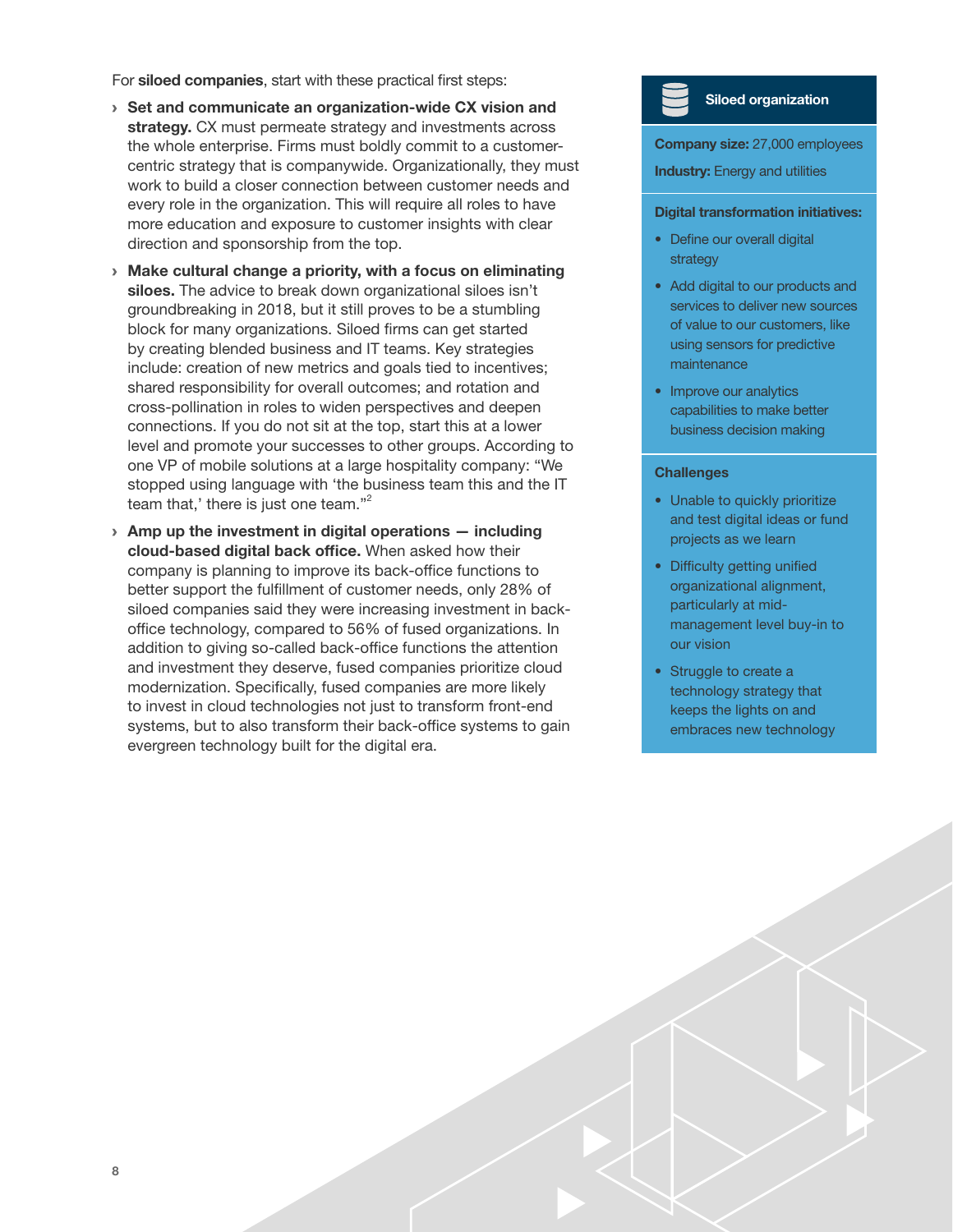For converged companies who are somewhere in between siloed and fused:

- › Take a more holistic approach to digital transformation efforts, grounded in end-to-end customer journeys. Converged companies need a more complete view of how they engage customers, viewing those engagements as start-to-finish processes related to a specific customer journey rather than viewing each step of the engagement separately. Thirty-three percent of converged companies completely agree that their company is good at coordinating the funding, planning, and execution of cross-functional initiatives. While this is a significant step up from siloed companies, who are at 2%, converged companies are still well behind fused companies (81%), spurring the need for ongoing improvements.
- > Invest in data quality ahead of the AI rush. Siloed organizations face a chicken-and-egg problem around data quality. The technology siloes create multiple sources of record which then lead to disparate views of the customer, thereby resulting in conflicting decision making, which often widens the gap. Converged organizations are part of the way there, but our study revealed that data quality remains a key challenge. Though it may not have the same appeal as modern, front-end investments, traditional, quality data matters — and it will only get more critical as AI and automation become more widespread.
- $\rightarrow$  Embrace partners to speed things up and bring in new ideas and modern practices. Though converged companies are ahead of the siloed laggards, they face major threats to their survival. They do not have the luxury of time. The good news is that most converged companies have bought in and are on a journey to a seamless enterprise; the bad news is that they still have a way to go. Building the right partner ecosystem is critical to getting to the next level because partners can bring in external perspective and insights, new skills, expertise in digital processes, and change management approaches that work in the modern day.

# Converged organization

#### **Company size: 2,500 employees**

**Industry: Manufacturing** 

#### Digital transformation initiatives:

- Launch new value-added services, including commercializing data
- Expand use of IoT and automation to cut costs, and use predictive maintenance to support operations critical to delivering customer value
- Seamlessly connect operations with new, intelligent devices and infrastructure

#### **Challenges**

- Struggle with data quality/traceability linking data from development through production through usage
- Don't have the skills needed in-house to build new digital solutions
- Finding tech partners who can provide the right level of integration with existing infrastructure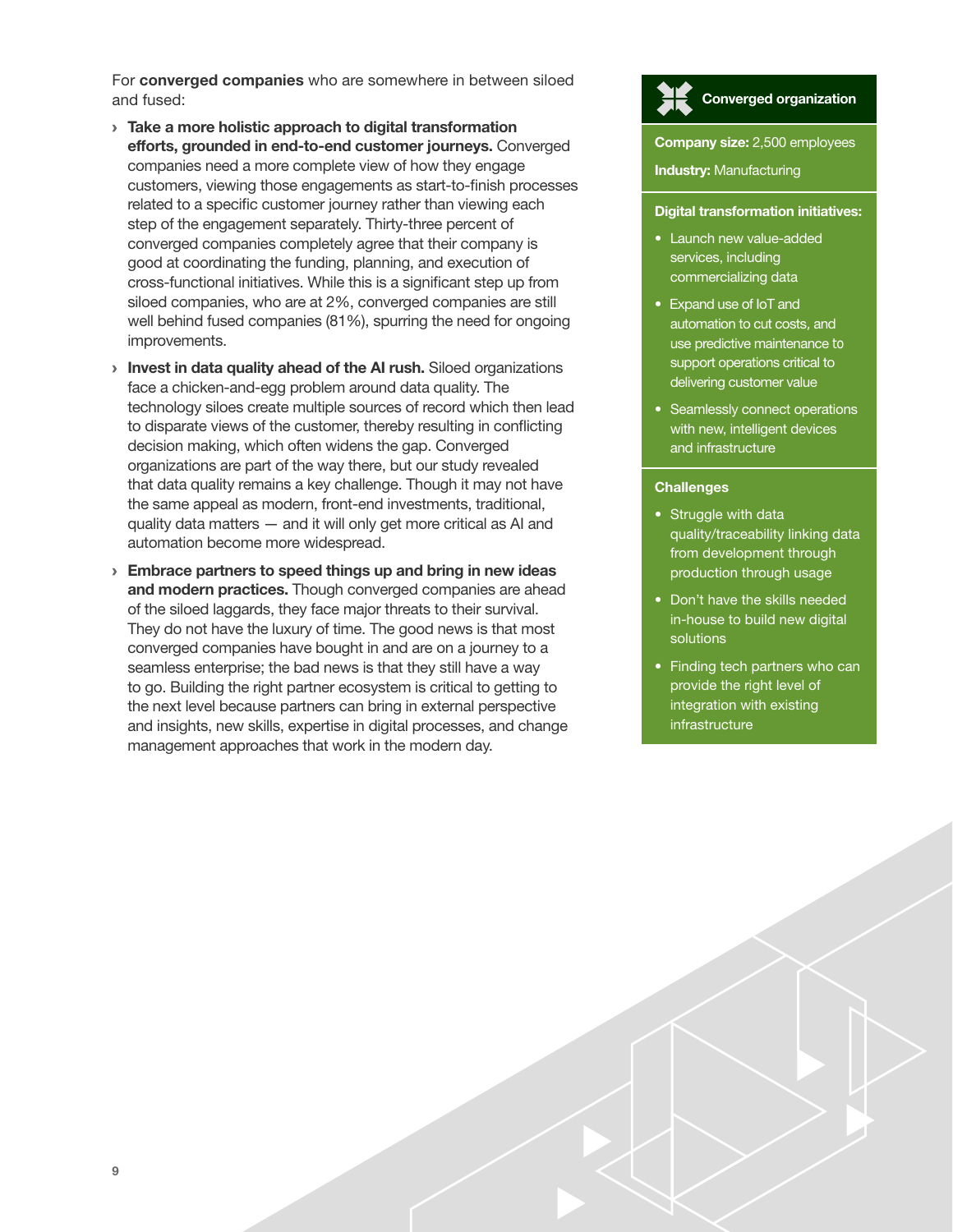For fused companies, next steps should include:

- **Exploit data, automation, and AI.** Fused companies have the necessary organizational and tech integration to create fast, actionable feedback loops, both for customer feedback and performance. By doubling down on AI today, they can widen their gap with converged and siloed competitors.
- **Operate in continuous improvement mode.** Digital transformation is a continual journey, not an end state. Fused companies cannot rest on their laurels because: 1) technology, business models, and customer expectations continue to advance rapidly and 2) the competition is also investing in digital business. The big challenge when you experience early success is to find a way to deliver "digital at scale" and not let today's success slow you down.

Regardless of current maturity levels, the end goal for all companies should be to create a more integrated customer fulfillment pathway across front- and back-office applications — with the potential to deliver double the digital revenue growth and improved CX.



Industry: Financial services

#### Digital transformation initiatives:

- $\bullet$  Automate 50% of back-office operations
- Digitize products and services
- Increase self-service customer service activities through AI and chat bots

#### **Challenges**

- Scaling new solutions born out of idea labs
- Appeal to next-generation customers to invest in FS offerings
- Manage content to surface the right information for the user/employee context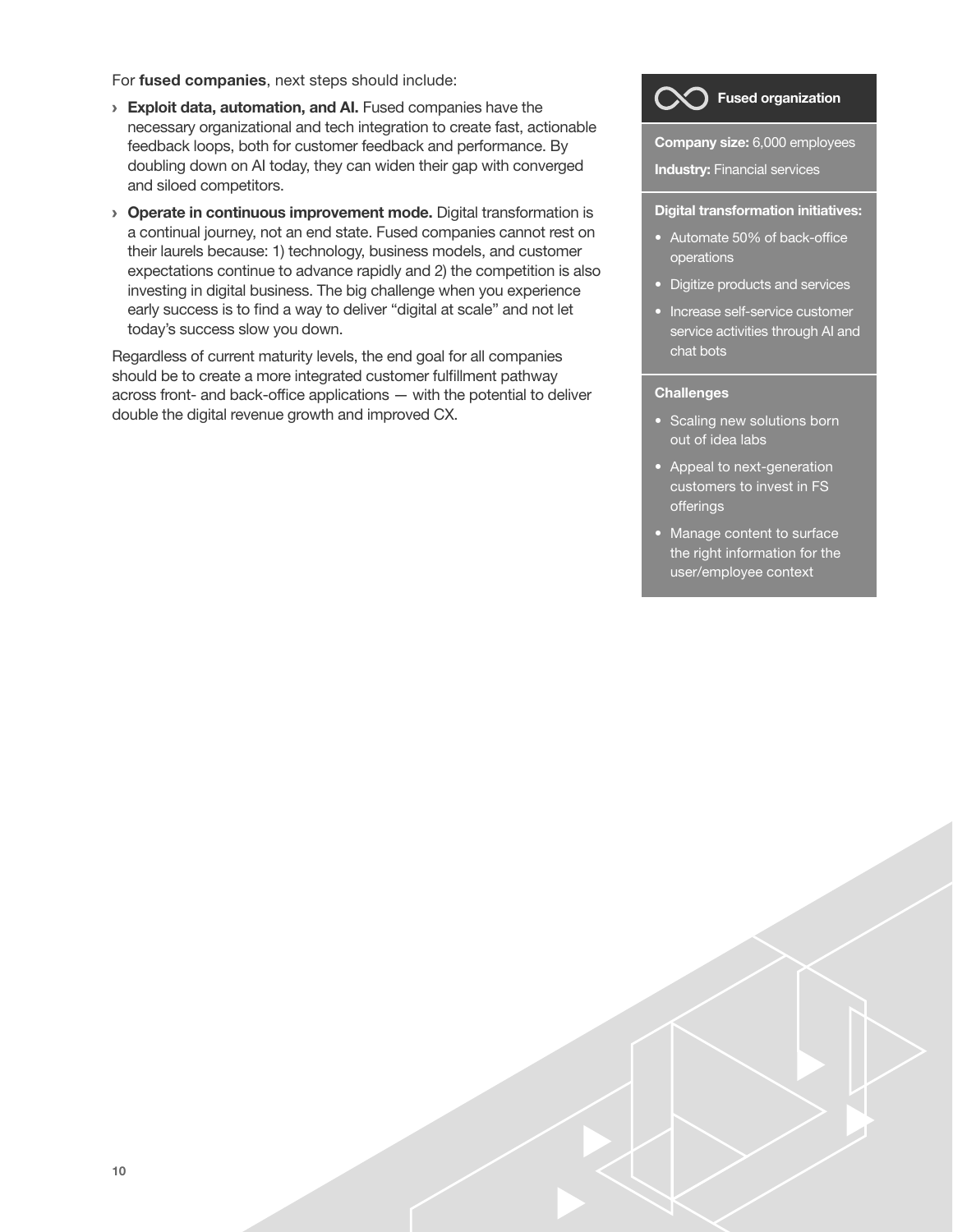### <span id="page-12-0"></span>Get Fused: Keys To Success For All Stages Of Digital Maturity

The early days of digital transformation were about recognizing the role and importance that technology plays in helping firms deliver valuable experiences to their customers. As organizations mature on their transformation journeys, it's time to connect those front-end digital investments with the back-end functionality and processes to create a truly digital enterprise. Agile software development frameworks, for instance, help development teams move from perfect to fast and siloed to connected insofar as the teams embrace cultural change alongside tech and process change. While Agile methodologies are specific to software development, organizations can apply the principles of agile — such as collaboration over negotiation and responding to change over following a plan — to move from siloed to fused across the enterprise.This study shows fusing the enterprise helps to achieve both greater CX and enhanced revenue growth. To become a fused enterprise:

- › Connect around the customer journey. Fusion requires a center point. Make the customer journey the center point.
	- Create small, cross-organization, scrum-like teams on improving customer journeys. This will help to establish a new way of working and break down the siloes. As your firm advances, use the teams to focus on innovation and how new technologies may further improve or create new experiences for your customers.
	- Bring customers directly into the decision-making process. Use customer journey mapping and voice of the customer programs, alongside customer data and analytics as core inputs to your decisionmaking process. One fast food restaurant chain created a website for customers to provide feedback and suggestions; the restaurant uses those insights to inform new or improved experiences.<sup>3</sup>
- › Focus operational improvements on what customers value most. Use customer journey maps to identify the most important operational impacts on CX. For example, airlines have invested in mobile scanners for baggage handling to reduce the lost baggage rate and create transparency for the customer — addressing a key pain point for travelers.
	- Create innovation labs specifically to address improving business ops.<sup>4</sup> Internal innovation labs or digital hubs are a critical tool for exploring emerging technologies and crowdsourcing ideas from employees. However, these initiatives are often experience-focused. Create operations-focused labs to source and test operational improvements aligned with the experience improvements identified through customer journey mapping.
	- Use your network of partners to deliver new operational capabilities fast.<sup>5</sup> While operational excellence has direct impact on delivering great customer experience, companies do not have to reinvent the wheel or build custom software in-house to deliver. Digital leaders consume services from digital partners; such as payment providers or crowdsourcing networks, to streamline business processes and rapidly deliver innovation to customers rather than building new software.

#### The Fused Company Checklist



- improvements on what customers value most.
- **V** Create a modern technology foundation that is loosely-coupled and built for speed.
- $\sqrt{\phantom{a}}$  Create and nurture a company culture that embraces change.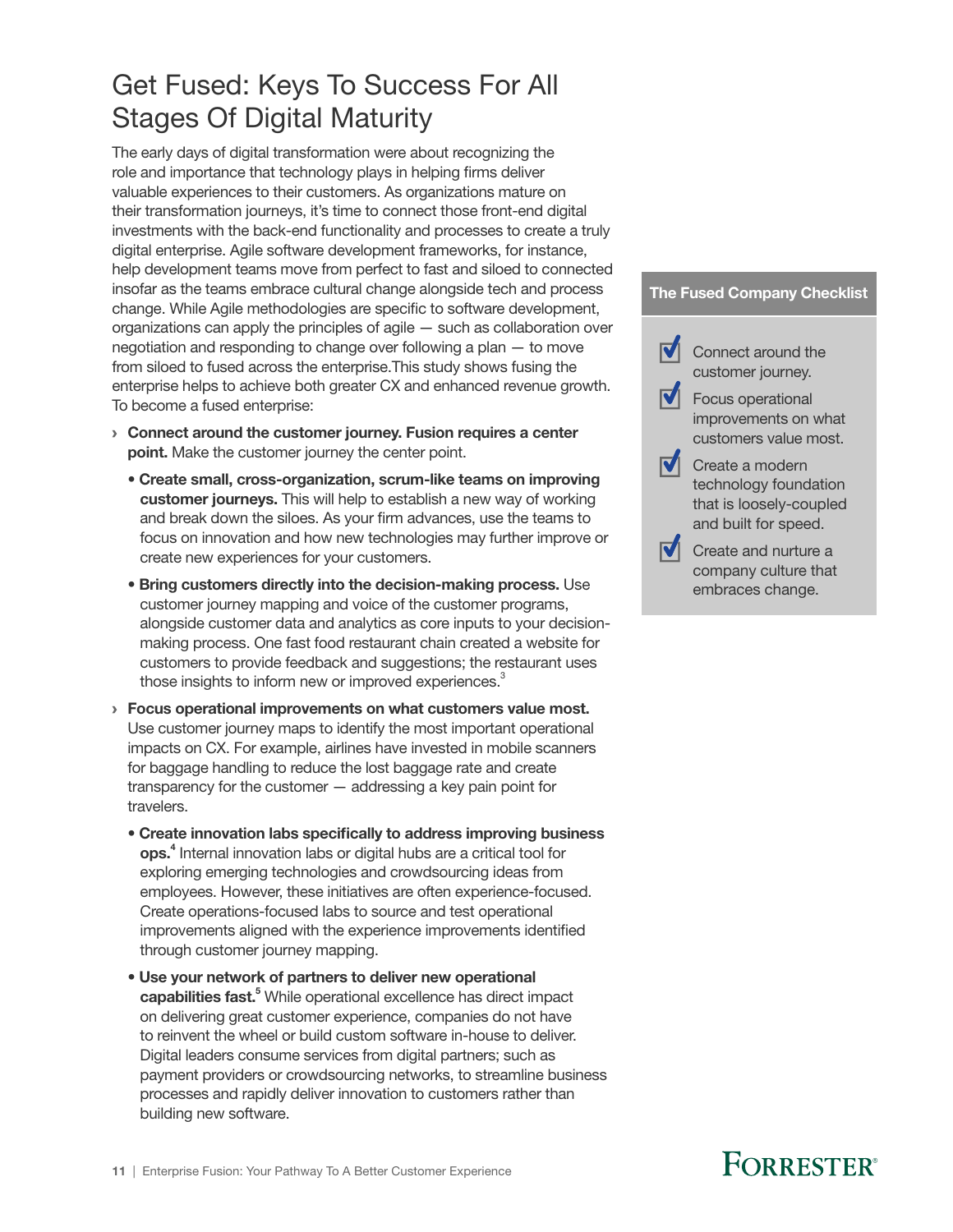- › Create a modern technology foundation that is loosely-coupled and built for speed. Re-invent your technology foundation by building a loosely-coupled business platform. While we see great value on connecting front-end and back-end systems, we also see a clear trend where the lines are blurring across yesterday's technology siloes.
	- Make dramatic changes to technology strategy built on cloudbased and microservices architectures. Leading companies recognized that you can't simply put a band-aid on old technology and expect great results. Leading executives are taking a dramatic approach to technology modernization — such as throwing out old applications in favor of cloud- and microservices-based alternatives rather than upgrades and even walling off the current tech stack to allow for a startup-esque fresh start.
	- Extend your technology directly to customers for real speed. Today, every company is a software company whose technology must extend directly to customers and partners for real agility. Part of being a truly fused enterprise is making the technology seamless not only inside the four walls but outside as well. Leading companies think about their technology as an extensible platform that touches customers and partners directly. For example, a government agency used cloud-based CRM to connect directly with businesses and citizens in real time.
- › Create and nurture a company culture that embraces change. Any transformation requires heavy change, but digital transformation requires embracing change as a constant. One head of mobile and web development gets his team comfortable with change by making it the norm: rearranging the development center and changing out team members on a regular basis.
	- Invest in the human side people and change. People are a significant barrier and enabler to both becoming a fused organization and to reaping the financial rewards. As you look to break down siloes and improve the cohesiveness across the organization, make sure you are tackling five important human elements: culture, metrics, organizational structures, training and education, and change management.
	- Value behaviors and ethos, not just outcomes and roles.<sup>6</sup> Your company's strategic initiatives will evolve with your customers and changes in the market. As you build metrics for enterprisewide responsibility, for core priorities like customer experience, balance desired behaviors with outcomes to avoid inadvertently creating a system where employees can game the system based purely on outcomes.

Organizations can apply the principles of agile — such as collaboration over negotiation and responding to change over following a plan — to move from siloed to fused across the enterprise.